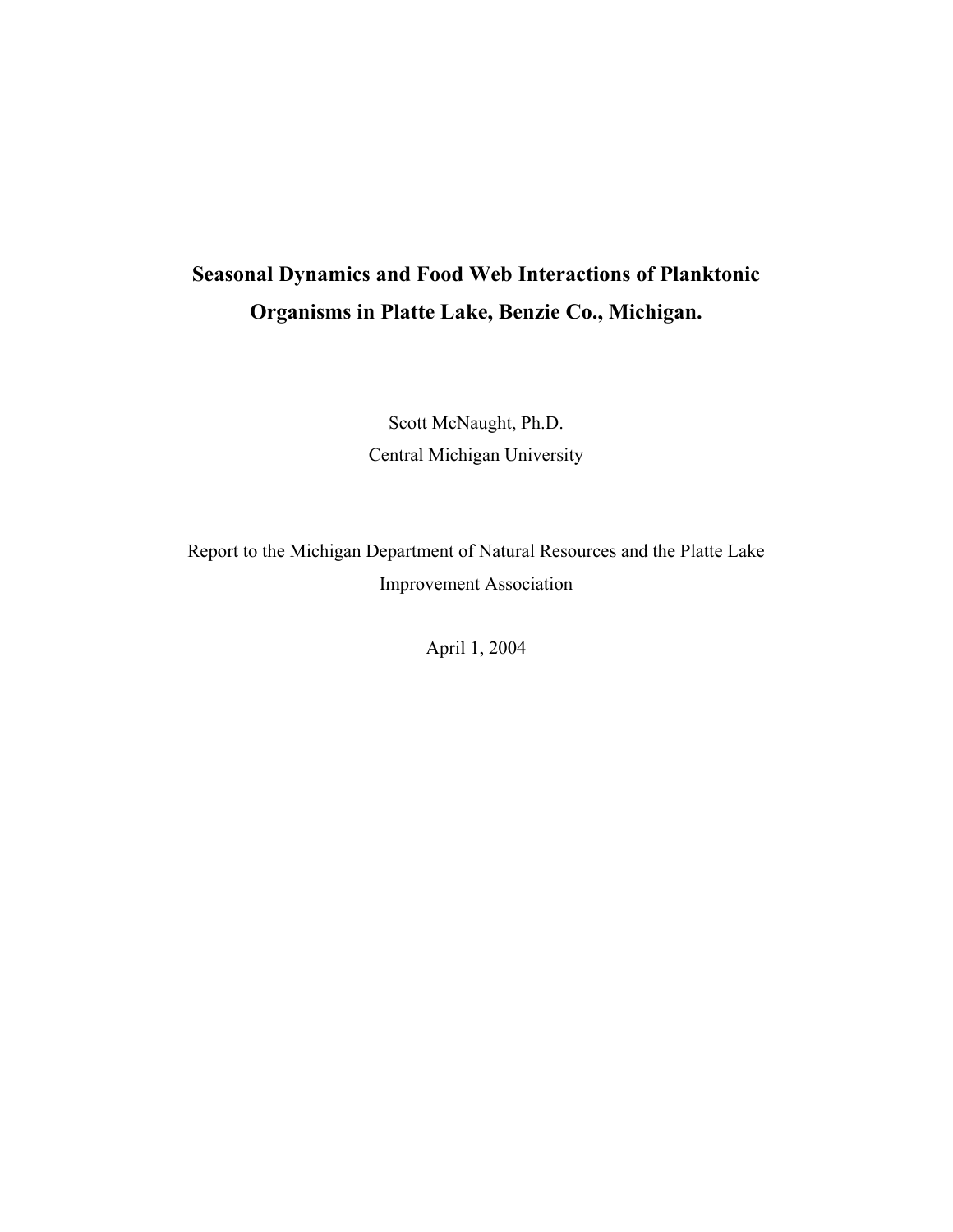#### **Objectives:**

- Describe seasonal dynamics of plankton populations in Platte Lake, MI during 2003.
- Compare plankton seasonal dynamics in 2002 and 2003.
- Describe the planktonic food web of Platte Lake, MI, including major feeding pathways.
- Discuss potential impacts of zebra mussels on planktonic food web.
- Discuss possible causes of late summer foam event.

#### **Methods:**

Phytoplankton and zooplankton samples were collected every two weeks in 2003 unless ice conditions made sampling unsafe. No samples were collected in February and only one set of samples was collected in April and December.

Between January 29 and July 2, MDNR technicians collected a single set of 250-ml phytoplankton samples at 8 discrete depths (0, 7.5, 15, 30, 45, 60, 75, and 90 feet) using a 4-L bottle sampler. After July 2, the epilimnetic phytoplankton was sampled with a 2-cm diameter silicone tube dropped vertically through the upper 30 feet of water where algae are most abundant. The tube sampler was outfitted with a one-way foot valve on the lower end to facilitate sample collection. As the tube was withdrawn from the water, its contents were released into a clean container. Three 250-mL epilimnetic samples were collected from separate locations near the deep hole. MDNR personnel also collected discrete samples from 45, 60, 75 and 90 feet at one location on each sampling date. All algal samples were preserved with Lugol's solution.

Between January 29 and May 21, MDNR technicians collected a single set of 250-ml zooplankton samples at 8 discrete depths (0, 7.5, 15, 30, 45, 60, 75, and 90 feet) using a 4-L bottle sampler. Entire contents of the bottle sampler were filtered through a 64-µm mesh and preserved with formalin. After May 21, the zooplankton was sampled with a 30-cm diameter, 64-µm mesh net. Three vertical net tows were collected from 1 m above the sediments to the surface at separate locations near the deep hole. The net was hauled no faster than 1 m/sec. The contents of each net tow was washed into separate, labeled 250-mL bottles and preserved with formalin.

Phytoplankton samples were examined by placing a known volume of well-mixed sample into a settling chamber for 24 hours. Algal species were enumerated at 400x magnification using a Zeiss inverted compound microscope. Algal biovolume was calculated as the product of species density and average cell volume. Average cell volume was determined by measuring length, width, and depth of 20 randomly selected cells and applying a published geometric formula that closely approximated the shape of each taxon.

Zooplankton species were enumerated by counting 5-ml sub-samples in a Bogorov tray at 25x magnification using a Leica stereomicroscope. Zooplankton biomass was calculated as the product of species density and average individual mass. The average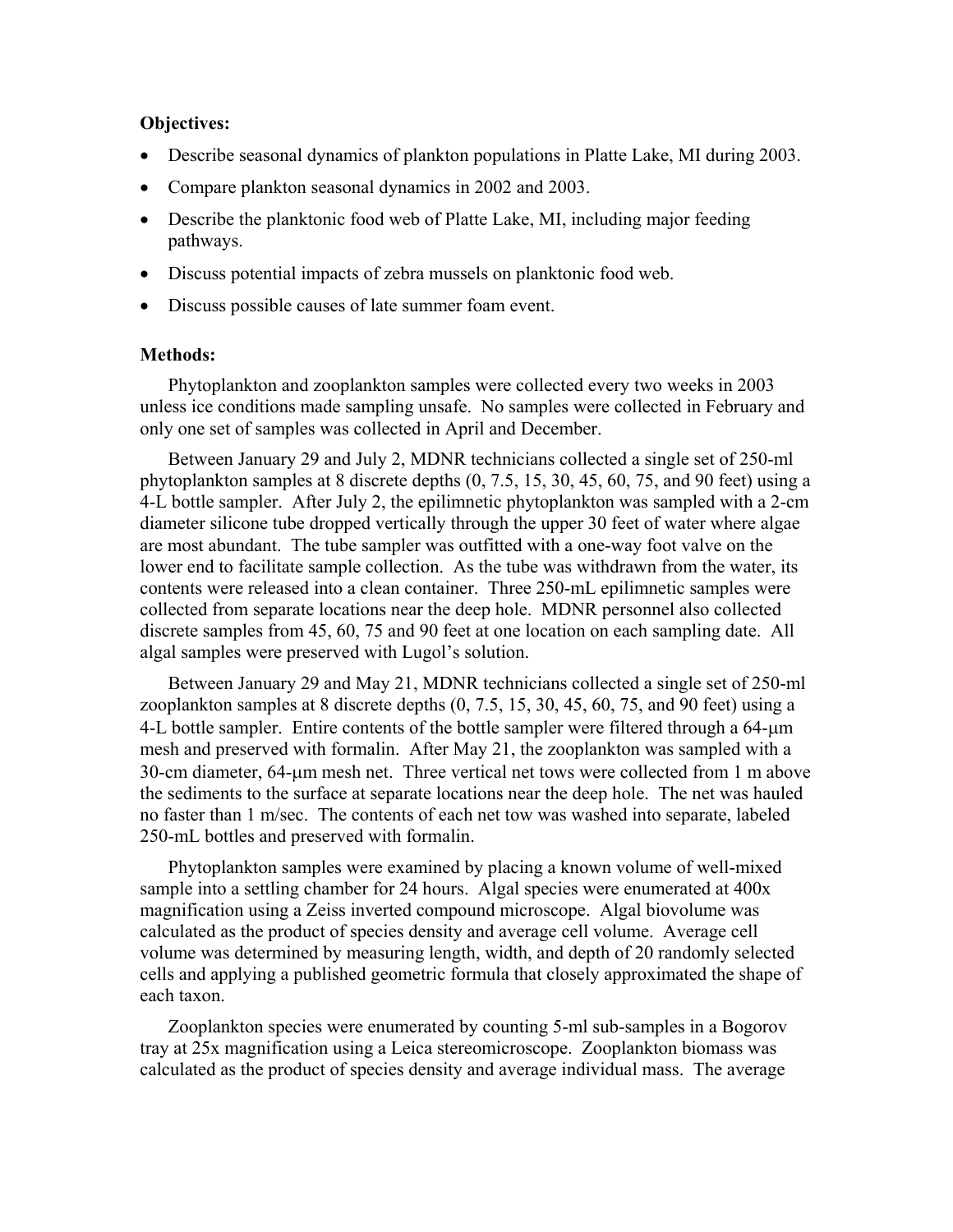individual mass of species in Platte Lake was estimated using published values for similar species found in Lake Michigan (Makarewicz et al. 1994).

## **Results and Discussion:**

### *Phytoplankton*:

Diatom species, small green algae, and chrysophytes dominated the phytoplankton of Platte Lake in 2003. The most common diatom species were large colonial or pennate diatoms (*Fragilaria, Melosira*, and *Synedra*). The most common green algae were *Scenedesmus* and an unidentified picoplankter. *Dinobryon* was the most common chrysophyte.

Planktonic algae were most abundant between April and June 2003 (Fig. 1). Springtime abundance reached 1,000,000 cells per liter. Summertime abundance was typically less than 500,000 cells per liter except in mid-August when there was a bloom of blue-green algae and metalimnetic pulse of diatoms (Fig. 1). The seasonal pattern of phytoplankton abundance in 2003 was similar to that in 2002; however, peak abundances were lower in 2003 (1,000,000 cells per liter) than in 2002 (1,800,000 cells per liter).

There was a distinct seasonal succession of algal taxa in Platte Lake. Chrysophytes dominated the phytoplankton under the ice in early March (Fig. 1). Diatoms were numerically dominant in the spring (April-June) when the lake was well mixed by the wind. Green algae dominated the plankton in June after the onset of stratification. In mid-August, blue-green algae became temporarily important in the epilimnion of Platte Lake. Diatoms once again became dominant in October after fall mixing occurred (Fig. 1).

The distribution of algal taxa with depth varied seasonally. In early March, chrysophytes occurred in the upper waters just under the ice, and diatoms were present deep in the lake (Fig. 1). Planktonic algae were evenly distributed in the water column during April, May, October and November when the water column was well mixed (Figs. 1). In June and September, green algae dominated the epilimnion and diatoms dominated the hypolimnion. During the summer (June-Sept.), planktonic algae were more abundant in the upper 30-40 feet of Platte Lake than in the deeper waters (Figs. 1). In mid-August, a temporary blue-green bloom occurred in the epilimnion and diatoms became abundant at 45 feet. High numbers of diatoms at 45 feet likely resulted from a strong and prolonged wind event that disturbed bottom sediments in shallow portions of the lake.

Patterns of algal biovolume across season and depth demonstrate the importance of diatoms in Platte Lake. Diatoms comprised > 90% of algal biovolume in March, April, May, October, and November 2003 (Fig. 2). During summer months (June-September), diatoms were less important in the epilimnion (0-30 feet) but dominated algal biovolume in the hypolimnion. Although green algae were abundant in the epilimnion during June and September, their contribution to total algal biovolume was limited because of their small size. During periods of mixing (April, May, October) high diatom biovolume was evident near the bottom of Platte Lake (Fig. 2) because large colonial diatoms such as *Melosira* had been disturbed from the sediment surface. In July and August, the colonial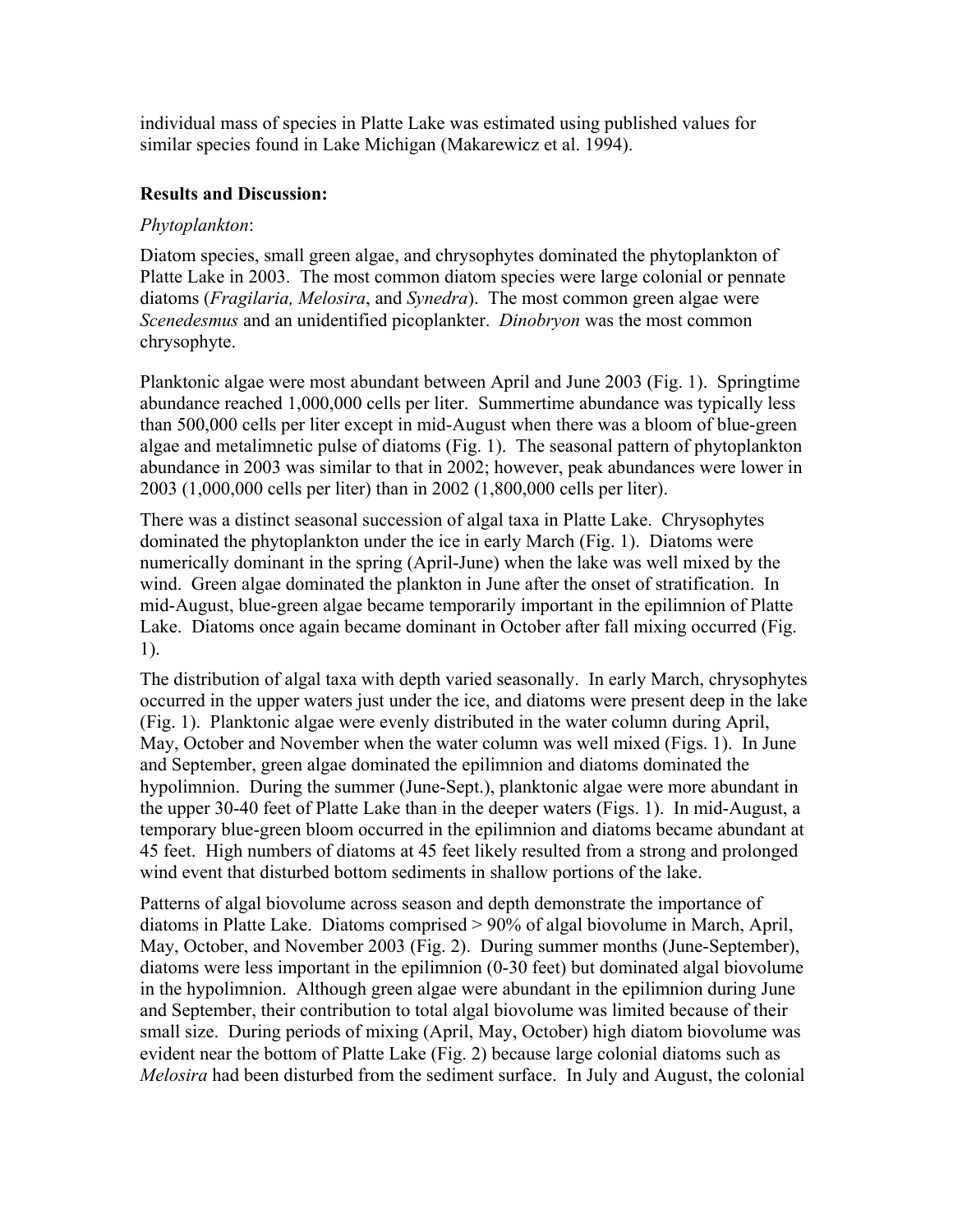planktonic diatom *Fragilaria* was responsible for the high diatom biovolume in the epilimnion and at 45 feet.

# *Zooplankton*:

The zooplankton community of Platte Lake includes 5 copepod species, 9 cladoceran species and many rotifer species. Cyclopoid copepods (both naupliar and copepodid stages) and the cladoceran *Bosmina* dominated the crustacean zooplankton in 2003. *Polyarthra* and *Keratella* were the dominant rotifers.

Planktonic animals were most abundant between May and July 2003 (Fig. 3a). Cyclopoid copepodids and nauplii reached peak abundance in mid-May, whereas cladocerans and rotifers reached peak abundance in mid-June. Rotifers were three times more abundant than crustacean plankton (Fig. 3a); however, they accounted for only a very small proportion of zooplankton biomass even when they were most abundant (Fig. 3b). The seasonal pattern of zooplankton abundance in 2003 was different from that in 2002 when rotifers and copepods exhibited an extra abundance peak in late April. Rotifer density in late April 2002 was extremely high (900 individuals per liter), but rotifer density in June 2002 2003 (420 individuals per liter) was comparable to that in June 2003 (550 individuals per liter).

There was a distinct seasonal succession of zooplankton taxa in Platte Lake in 2003. Cyclopoid copepods (nauplii and copepodids) dominated the crustacean plankton in the winter and spring but shared dominance with the cladocerans between May and November (Fig. 3). *Daphnia* replaced *Bosmina* as the dominant cladoceran in July. Rotifers were prominent numerically between May and November.

# *Plankton Food Web*

Planktonic organisms in Platte Lake include bacteria, protozoans, algae, rotifers, and crustaceans. Bacteria and protozoans interact closely in a "microbial food web". Bacteria ingest organic molecules dissolved in lake water and protozoans eat the bacteria. Algae, rotifers, and crustacean plankton interact with one another, and with larger invertebrates and fish, in a traditional grazing food web.

Algae (phytoplankton) constitute the basis for the grazing food web in Platte Lake (Fig. 4). Algae use photosynthetic pigments to acquire energy from the sun. They use this energy to create sugars, which are eventually stored as starch or oil. Heavy algal taxa such as the diatoms are most abundant during the spring and fall when the lake is well mixed by the wind. Light taxa such as the green algae are abundant in the late spring and summer. Blue-green algae are abundant in the late summer when nitrogen concentrations become low in the epilimnion.

Copepod nauplii and most of the rotifer and cladoceran species in Platte Lake are grazers that feed on diatoms, chrysophytes and green algae (Fig. 4). Nauplii and rotifers are small  $(80-300 \mu m)$  and can only ingest single celled or small colonial algae (ex: *Scenedesmus*). Cladocerans such as *Bosmina* and *Daphnia* are large (400-2500 µm) and can ingest both small and large algal cells and colonies. If only large algae (i.e., colonial diatoms) are available, cladocerans may out-compete rotifers and nauplii for food. Rotifers and *Bosmina* became abundant in mid-June 2002 and 2003 just as edible green